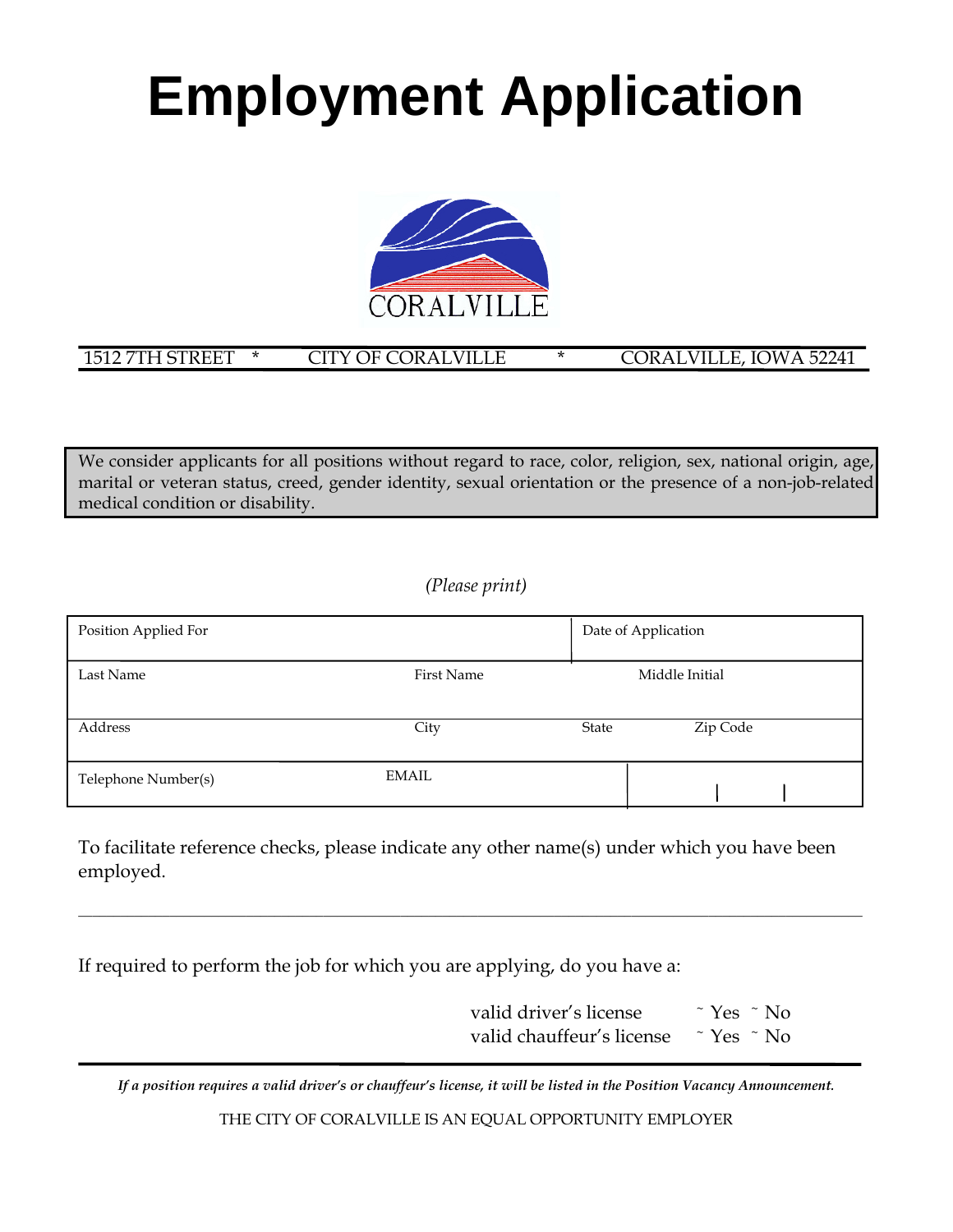### **Education**

Circle highest grade completed: 6 7 8 9 10 11 H.S. Diploma GED College: 1 2 3 4

#### POST HIGH SCHOOL EDUCATION

| Dates Attended | Current Major or Degree Attained | School Name & Address |
|----------------|----------------------------------|-----------------------|
|                |                                  |                       |
|                |                                  |                       |
|                |                                  |                       |
|                |                                  |                       |
|                |                                  |                       |
|                |                                  |                       |

Describe any specialized training, apprenticeship, skills or qualifications you possess which relate to the job for which you are applying:

\_\_\_\_\_\_\_\_\_\_\_\_\_\_\_\_\_\_\_\_\_\_\_\_\_\_\_\_\_\_\_\_\_\_\_\_\_\_\_\_\_\_\_\_\_\_\_\_\_\_\_\_\_\_\_\_\_\_\_\_\_\_\_\_\_\_\_\_\_\_\_\_\_\_\_\_\_\_\_\_\_\_\_\_\_\_\_\_\_\_\_\_\_\_\_\_\_\_\_\_\_\_\_\_\_\_\_\_\_\_\_\_

\_\_\_\_\_\_\_\_\_\_\_\_\_\_\_\_\_\_\_\_\_\_\_\_\_\_\_\_\_\_\_\_\_\_\_\_\_\_\_\_\_\_\_\_\_\_\_\_\_\_\_\_\_\_\_\_\_\_\_\_\_\_\_\_\_\_\_\_\_\_\_\_\_\_\_\_\_\_\_\_\_\_\_\_\_\_\_\_\_\_\_\_\_\_\_\_\_\_\_\_\_\_\_\_\_\_\_\_\_\_\_\_

\_\_\_\_\_\_\_\_\_\_\_\_\_\_\_\_\_\_\_\_\_\_\_\_\_\_\_\_\_\_\_\_\_\_\_\_\_\_\_\_\_\_\_\_\_\_\_\_\_\_\_\_\_\_\_\_\_\_\_\_\_\_\_\_\_\_\_\_\_\_\_\_\_\_\_\_\_\_\_\_\_\_\_\_\_\_\_\_\_\_\_\_\_\_\_\_\_\_\_\_\_\_\_\_\_\_\_\_\_\_\_\_

| Have you ever been convicted of a felony?                                |
|--------------------------------------------------------------------------|
| Conviction will not necessarily disqualify an applicant from employment. |

 $\tilde{\gamma}$  Yes  $\tilde{\gamma}$  No

If yes, please explain \_\_\_\_\_\_\_\_\_\_\_\_\_\_\_\_\_\_\_\_\_\_\_\_\_\_\_\_\_\_\_\_\_\_\_\_\_\_\_\_\_\_\_\_\_\_\_\_\_\_\_\_\_\_\_\_\_\_\_\_\_\_\_\_\_\_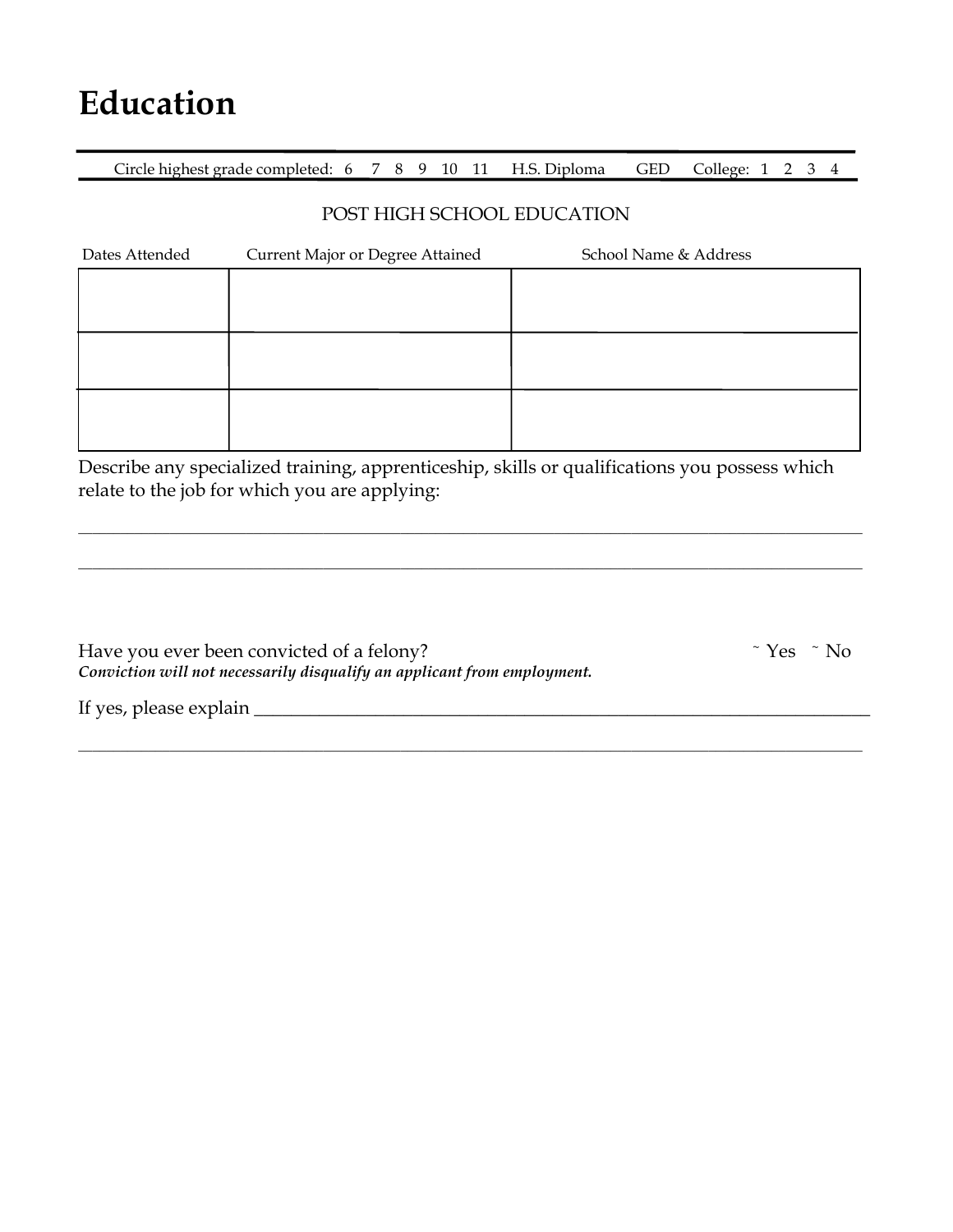### Employment Experience

Start with your present or most recent job. Please provide a minimum of 10 years employment history, if possible. (The City considers military service as employment). You may also include job-related volunteer activities. You may exclude organizations which indicate protected status as listed on page one.

| 1. Employer                                                                     | Dates Employed        | Job Title:      | Part Time or Full Time |
|---------------------------------------------------------------------------------|-----------------------|-----------------|------------------------|
| Address                                                                         |                       | Work Performed: |                        |
| <b>Starting Salary</b>                                                          | Current/Ending Salary |                 |                        |
| Supervisor                                                                      | Phone                 |                 |                        |
| May we contact for a reference check?<br>$\sim$ Yes<br>$\tilde{\phantom{a}}$ No |                       |                 |                        |
| Reason for Leaving or Wanting to Leave                                          |                       |                 |                        |

| 2. Employer                            | Dates Employed        | Job Title:      | Part Time or Full Time |
|----------------------------------------|-----------------------|-----------------|------------------------|
|                                        |                       |                 |                        |
| Address                                |                       | Work Performed: |                        |
| <b>Starting Salary</b>                 | Current/Ending Salary |                 |                        |
|                                        |                       |                 |                        |
| Supervisor                             | Phone                 |                 |                        |
|                                        |                       |                 |                        |
| May we contact for a reference check?  |                       |                 |                        |
| $\sim$ Yes<br>$\tilde{\phantom{a}}$ No |                       |                 |                        |
| Reason for Leaving or Wanting to Leave |                       |                 |                        |
|                                        |                       |                 |                        |

| 3. Employer                                                                     | Dates Employed        | Job Title:      | Part Time or Full Time |
|---------------------------------------------------------------------------------|-----------------------|-----------------|------------------------|
| Address                                                                         |                       | Work Performed: |                        |
| <b>Starting Salary</b>                                                          | Current/Ending Salary |                 |                        |
| Supervisor                                                                      | Phone                 |                 |                        |
| May we contact for a reference check?<br>$\sim$ Yes<br>$\tilde{\phantom{a}}$ No |                       |                 |                        |
| Reason for Leaving or Wanting to Leave                                          |                       |                 |                        |

| 4. Employer                                                                     | Dates Employed        | Job Title:      | Part Time or Full Time |
|---------------------------------------------------------------------------------|-----------------------|-----------------|------------------------|
| Address                                                                         |                       | Work Performed: |                        |
| <b>Starting Salary</b>                                                          | Current/Ending Salary |                 |                        |
| Supervisor                                                                      | Phone                 |                 |                        |
| May we contact for a reference check?<br>$\sim$ Yes<br>$\tilde{\phantom{a}}$ No |                       |                 |                        |
| Reason for Leaving or Wanting to Leave                                          |                       |                 |                        |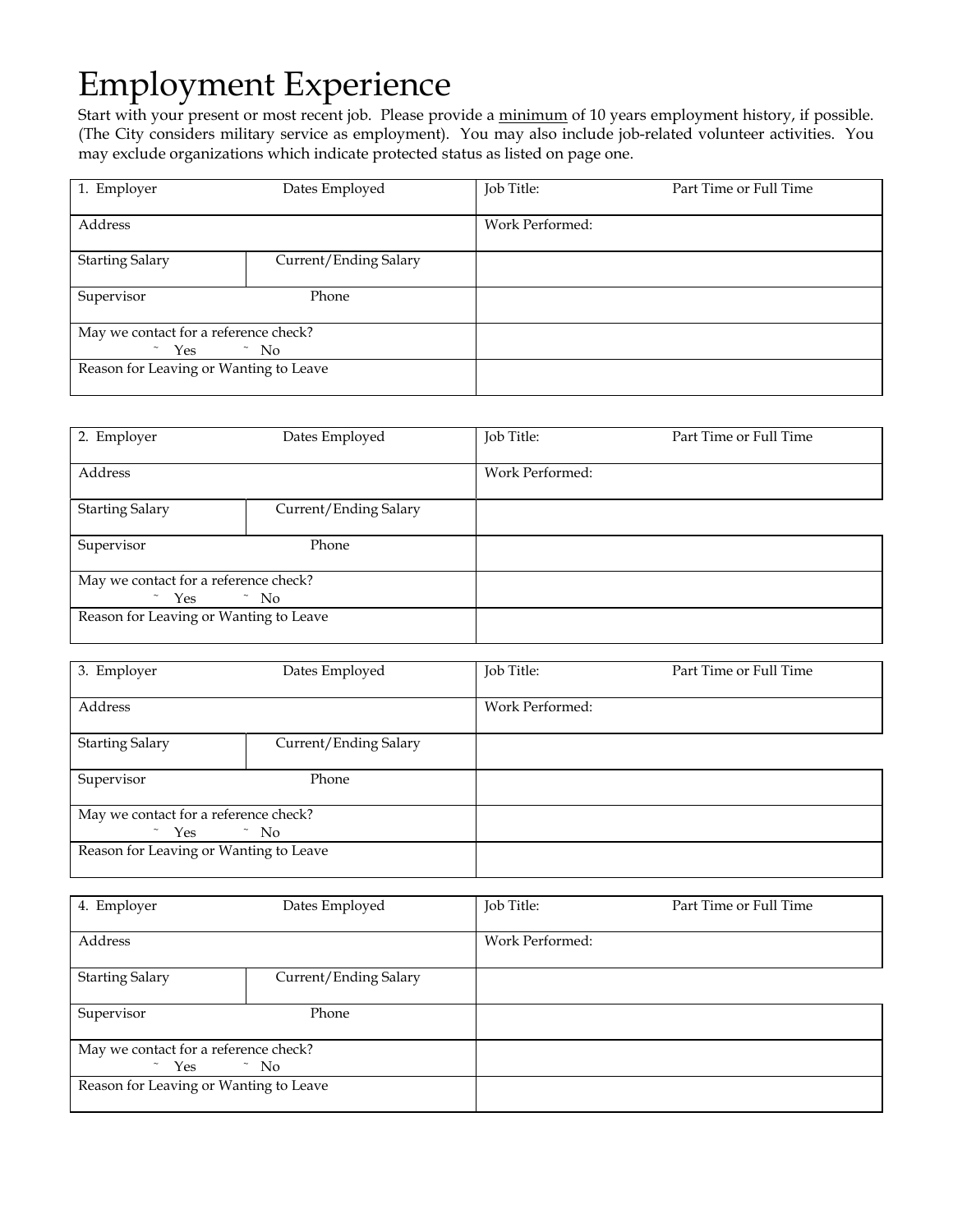## **Additional Employment History**

| 5. Employer                            | Dates Employed        | Job Title:      |
|----------------------------------------|-----------------------|-----------------|
|                                        |                       |                 |
| Address                                |                       | Work Performed: |
|                                        |                       |                 |
| <b>Starting Salary</b>                 | Current/Ending Salary |                 |
|                                        |                       |                 |
| Supervisor                             | Phone                 |                 |
|                                        |                       |                 |
| May we contact for a reference check?  |                       |                 |
| $\sim$ Yes<br>$\sim$ No                |                       |                 |
| Reason for Leaving or Wanting to Leave |                       |                 |
|                                        |                       |                 |
|                                        |                       |                 |

| 6. Employer                                                                     | Dates Employed        | Job Title:      |
|---------------------------------------------------------------------------------|-----------------------|-----------------|
| Address                                                                         |                       | Work Performed: |
| <b>Starting Salary</b>                                                          | Current/Ending Salary |                 |
| Supervisor                                                                      | Phone                 |                 |
| May we contact for a reference check?<br>$\sim$ Yes<br>$\tilde{\phantom{a}}$ No |                       |                 |
| Reason for Leaving or Wanting to Leave                                          |                       |                 |

| 7. Employer                                                      | Dates Employed        | Job Title:      |
|------------------------------------------------------------------|-----------------------|-----------------|
| Address                                                          |                       | Work Performed: |
| <b>Starting Salary</b>                                           | Current/Ending Salary |                 |
| Supervisor                                                       | Phone                 |                 |
| May we contact for a reference check?<br>$\sim$ Yes<br>$\sim$ No |                       |                 |
| Reason for Leaving or Wanting to Leave                           |                       |                 |
|                                                                  |                       |                 |

**If you have additional employment history, please attach a sheet of paper with the information.**